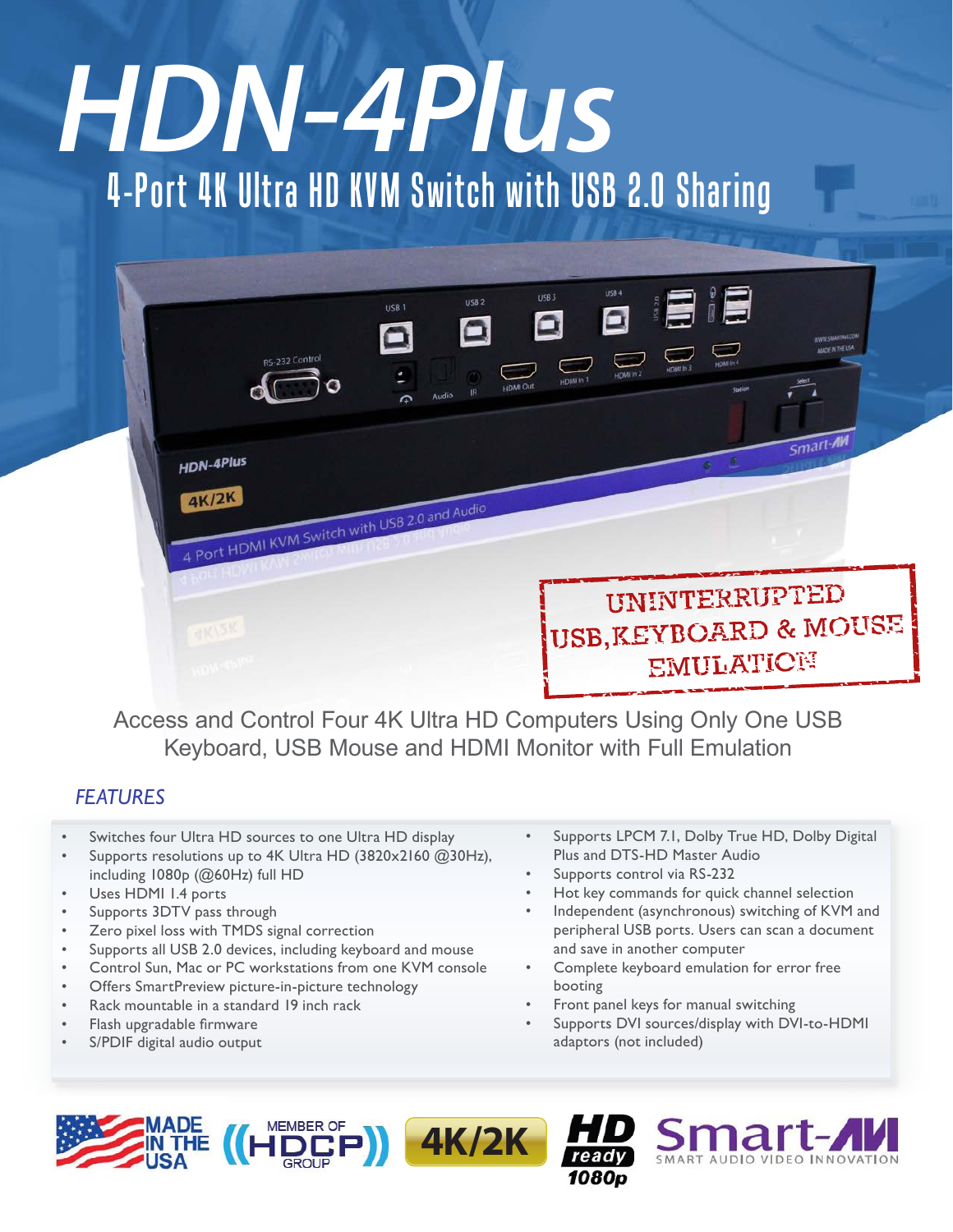#### *OVERVIEW*

HDN-4Plus is a dedicated multi-platform KVM switch capable of managing four computers through a single HDMI monitor, USB keyboard, USB mouse, and other USB 2.0 devices. This is the first KVM switch on the market that features support for 4K Ultra HD (3840x2160 @30Hz) workstations. The device also features SmartPreview technology, which enables simultaneous picturein-picture monitoring of the other sources connected to switch. This helpful technology allows users to keep tabs on the other connected workstations without constantly needing to switch back and forth.

The USB emulation technology utilized by HDN-4Plus enables immediate hot key source switching through a remote USB keyboard and mouse. HDN-4Plus is HDMI 1.4 and HDCP compliant, which supports 4K Ultra HD resolutions and 12-bit deep color at 1080p @60Hz. RS-232 control and front panel switching are supported. The switch also transmits digital audio, including a separate S/PDIF digital audio output for increased flexibility.

#### SOURCE SWITCHING MADE EASY

The HDN-4Plus provides a simplified management approach for four Ultra HD equipped computers with HDMI and USB 2.0 outputs. This dynamic KVM console can be controlled keyboard hot keys or RS-232 commands, as well as directly through the console's easy-to-read front panel.

#### EDID LEARNING & PROGRAMMING

The HDN-4Plus features plug-and-play EDID, making the switch easy to implement in virtually any scenario. As soon as a user plugs in a monitor, the switch automatically learns and copies the EDID to all of the ports. The plug-and-play EDID helps make switching hassle free and simple.

#### FULL USB KEYBOARD AND MOUSE EMULATION

The USB keyboard and mouse emulation utilized by HDN-4Plus provides quick source switching via keyboard hot keys. HDN-4Plus simulates the presence of a keyboard and mouse for every attached computer through a USB cable. This is essential as it simulates the existence of the keyboard and mouse to all the computers in order to switch without interruptions.

### *REAL-WORLD APPLICATIONS*

The HDN-4Plus has a broad range of applications, but the main function is to centralize the access of up to four computers that support Ultra HD displays in a single workstation. Not only does it function as a KVM console, but it also supports USB 2.0 functionality. This allows users to access nearly USB device, including those not supported by other KVM switches. The HDN-4Plus is the ideal solution for medical, industrial, studio and defense applications, where it is not practical or safe to have multiple CPUs in the vicinity of the workstation.

PCs are increasingly equipped with 4K Ultra HD video cards. Managing 4K content isn't just the future of PC and network management, it's the technology of today. With four times the resolution of 1080p, there's nothing on the market that compares to 4K. The HDN-4Plus is equipped with HDMI ports that can handle 4K Ultra HD video content, as well as 1080p and 3D video. No matter what kind of HD content a user needs to manage at their workstation, the HDN-4Plus can handle it.

- **Server Collocation**
- Digital Signage
- **Education**
- **Airports**
- Dealer Rooms
- Control Rooms
- Audio/Visual Presentations
- **Shopping Centers**
- Hotels/Resorts
- **KVM Switches**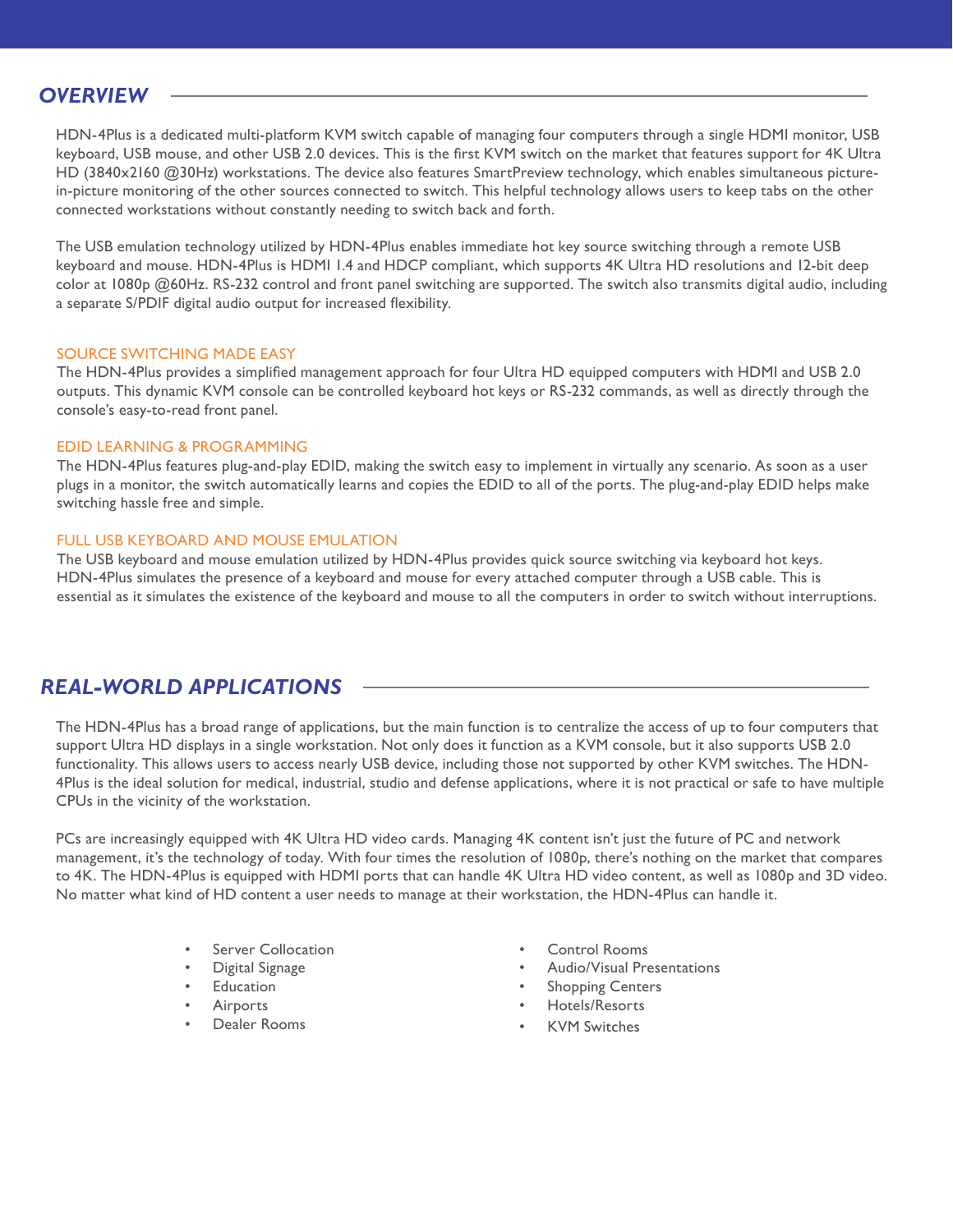## *DIAGRAM*



## *FLEXIBLE CONTROL*

RS-232: Any external device or program supporting RS-232 can control the HDN-4Plus. The HDN-4Plus uses very simple protocol that enables easy integration with other devices.

USB/KEYBOARD: Hot keys enable the user to switch and control all the different functions of the KVM system.

#### *FLEXIBLE SHARING*

INDEPENDENT SIMULTANEOUS DEVICE SELECTION: Flexibility is key with the HDN-4Plus. It enables the use of a USB keyboard and mouse of one computer while other USB peripherals such as scanners and printers are connected to other computer sources. HDN-4Plus maintains the ability to switch all connected devices to any one of the computer sources as with any other KVM switches.